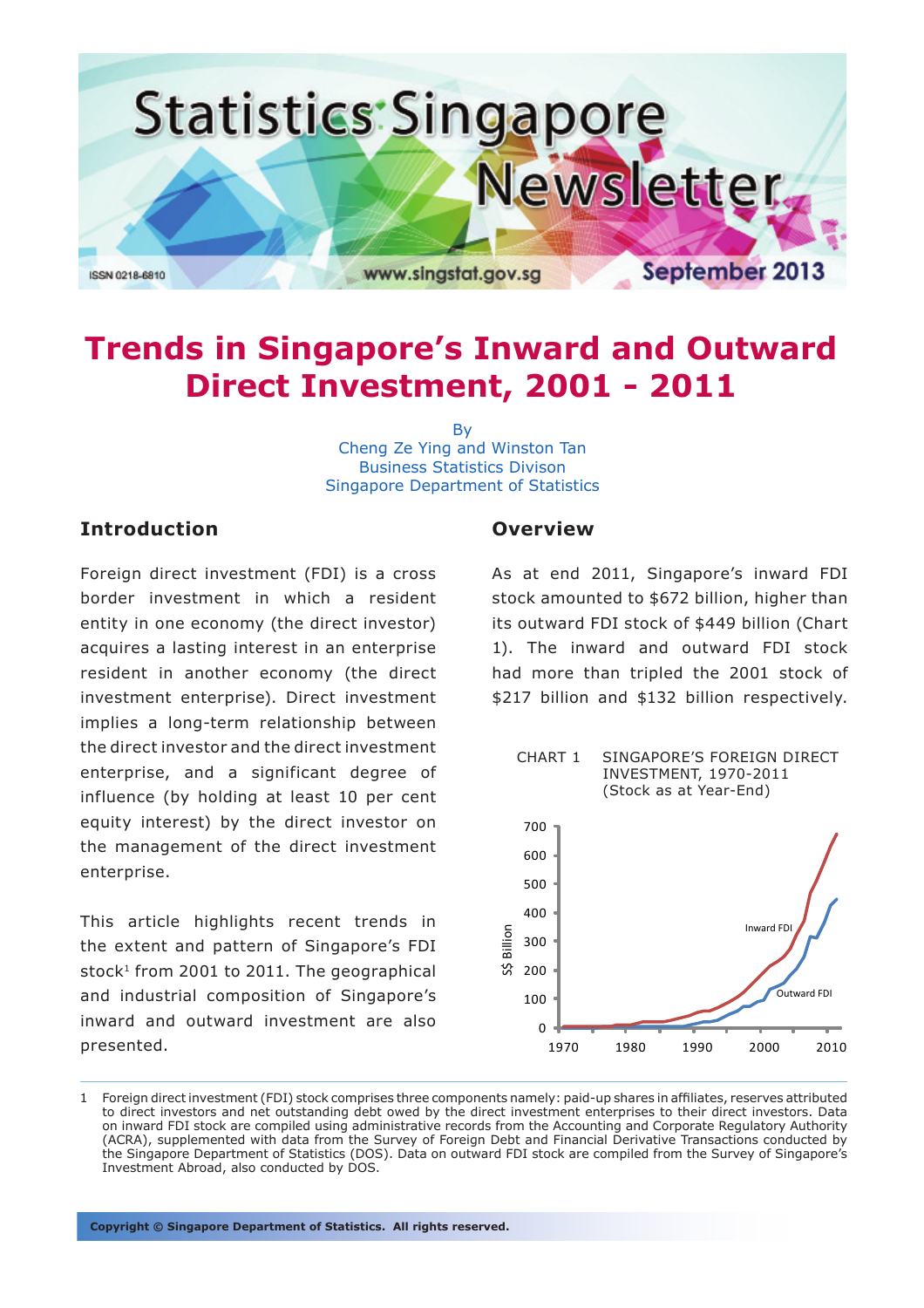Over this period, Singapore's inward and outward stocks of FDI expanded at compounded annual growth rates (CAGR) of 12 per cent and 13 per cent respectively.

Singapore's inward FDI stock had consistently been higher than its outward FDI stock over the years. Singapore has a longer history of being a FDI recipient. As the Singapore economy developed and companies acquired resources and expertise to venture abroad, overseas direct investment picked up in the 1990s.

# **Singapore's Inward Direct Investment**

#### *Geographical Distribution*

Europe and Asia were the top two sources of FDI in Singapore, accounting for a combined 62 per cent of FDI in Singapore as at end 2011 (Chart 2).





The share of direct investment from Europe declined from 39 per cent in 2001 to 38 per cent as at end 2011 while that of Asia increased slightly over the same period.

Collectively, investors from South & Central America & the Caribbean contributed 22 per cent of the stock of inward FDI in Singapore as at end 2011, higher than the share of 16 per cent as at end 2001.

In contrast, North America's share declined from 19 per cent to 12 per cent during the same period.

#### *Europe*

The value of Europe FDI stock in Singapore tripled from \$85 billion as at end 2001 to \$252 billion as at end 2011 (Table 2). The top three European investors were Netherlands, United Kingdom and Switzerland.

The total direct investment contributed by the three leading investor countries rose from \$64 billion as at end 2001 to \$151 billion as at end 2011. However, their combined share of Europe's FDI stock declined from 76 per cent to 60 per cent during this period. In recent years, investors from other European countries such as Luxembourg and Norway had increased their stock of direct investment in Singapore. Luxembourg's and Norway's combined share of Europe's FDI stock expanded from 5.5 per cent to 18 per cent between 2001 and 2011.

## *Asia*

Asia's FDI stock in Singapore more than tripled from \$51 billion as at end 2001 to \$162 billion as at end 2011 (Table 3). Japan was the top Asian investor in Singapore, but its share of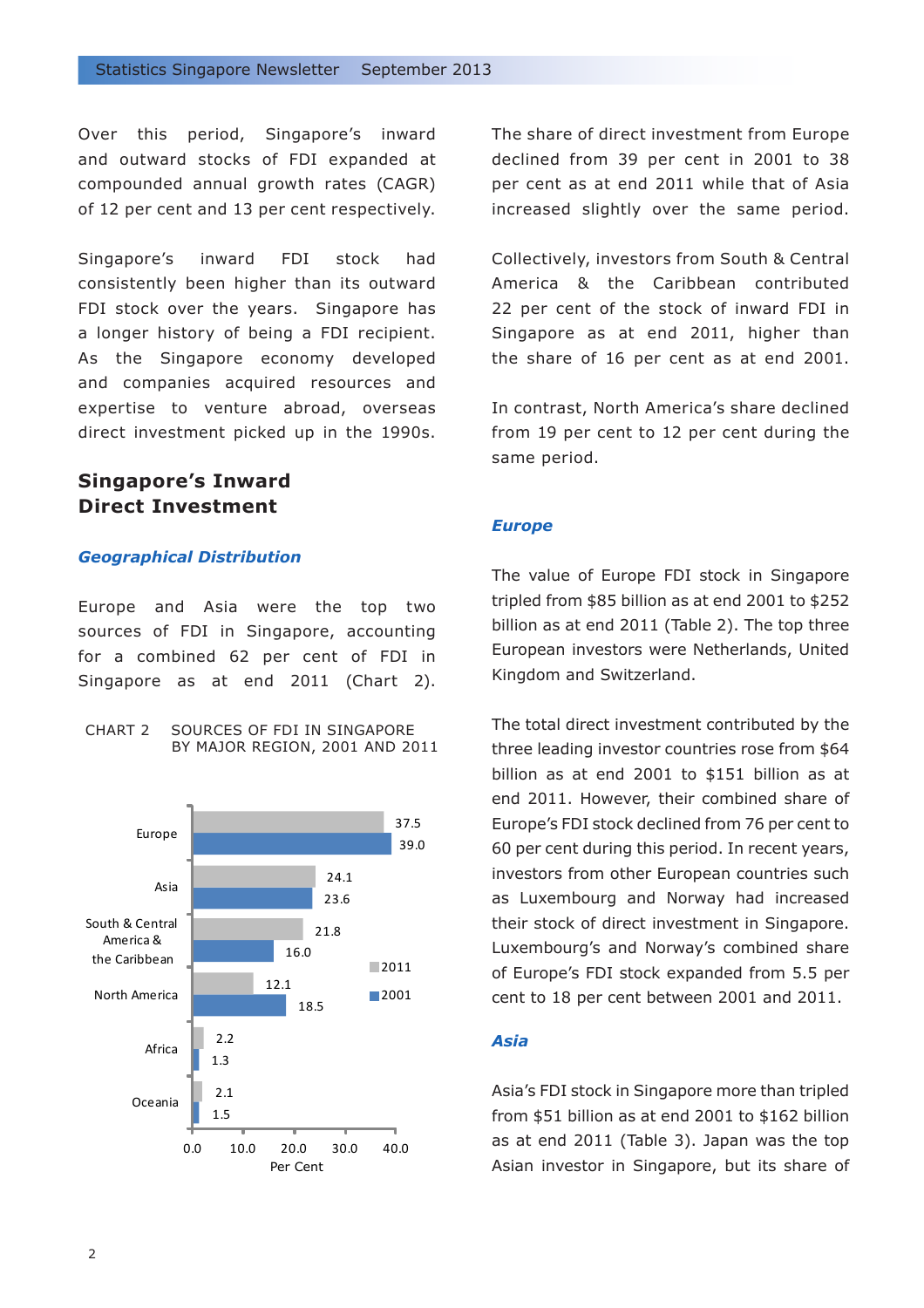| Region                                     | 2001        | 2003  | 2005         | 2007  | 2009  | 2011  |  |  |
|--------------------------------------------|-------------|-------|--------------|-------|-------|-------|--|--|
|                                            | S\$ Billion |       |              |       |       |       |  |  |
| <b>Total FDI</b>                           | 216.5       | 246.2 | 323.8        | 466.6 | 574.8 | 672.0 |  |  |
| Europe                                     | 84.5        | 103.9 | 140.0        | 198.3 | 222.2 | 252.0 |  |  |
| Asia                                       | 51.2        | 57.8  | 78.3         | 105.3 | 145.8 | 161.9 |  |  |
| South & Central America<br>& The Caribbean | 34.7        | 38.1  | 50.1         | 91.0  | 121.8 | 146.3 |  |  |
| North America                              | 40.0        | 39.7  | 43.2         | 54.7  | 61.7  | 81.6  |  |  |
| Africa                                     | 2.9         | 4.0   | 7.5          | 9.0   | 12.8  | 14.9  |  |  |
| Oceania                                    | 3.2         | 2.6   | 4.8          | 7.3   | 9.5   | 14.4  |  |  |
|                                            |             |       | Per Cent (%) |       |       |       |  |  |
| <b>Total FDI</b>                           | 100.0       | 100.0 | 100.0        | 100.0 | 100.0 | 100.0 |  |  |
| Europe                                     | 39.0        | 42.2  | 43.2         | 42.5  | 38.7  | 37.5  |  |  |
| Asia                                       | 23.6        | 23.5  | 24.2         | 22.6  | 25.4  | 24.1  |  |  |
| South & Central America<br>& The Caribbean | 16.0        | 15.5  | 15.5         | 19.5  | 21.2  | 21.8  |  |  |
| North America                              | 18.5        | 16.1  | 13.3         | 11.7  | 10.7  | 12.1  |  |  |
| Africa                                     | 1.3         | 1.6   | 2.3          | 1.9   | 2.2   | 2.2   |  |  |
| Oceania                                    | 1.5         | 1.1   | 1.5          | 1.6   | 1.7   | 2.1   |  |  |

#### TABLE 1 SOURCES OF FDI IN SINGAPORE BY MAJOR REGION, 2001-2011 (Stock As At Year-End)

#### TABLE 2 MAJOR INVESTOR COUNTRIES FROM EUROPE, 2001-2011 (Stock As At Year-End)

| Region/Country     | 2001  | 2003  | 2005         | 2007  | 2009  | 2011  |
|--------------------|-------|-------|--------------|-------|-------|-------|
|                    |       |       |              |       |       |       |
| <b>Europe</b>      | 84.5  | 103.9 | 140.0        | 198.3 | 222.2 | 252.0 |
| <b>Netherlands</b> | 34.7  | 26.9  | 32.1         | 51.4  | 61.4  | 66.3  |
| United Kingdom     | 13.6  | 38.1  | 49.6         | 62.5  | 49.5  | 55.9  |
| Switzerland        | 15.5  | 16.8  | 22.3         | 27.5  | 26.9  | 28.8  |
| Luxembourg         | 0.7   | 1.2   | 2.9          | 5.6   | 18.7  | 23.7  |
| Norway             | 3.9   | 4.6   | 8.6          | 17.1  | 23.1  | 21.8  |
| Germany            | 6.3   | 6.1   | 8.2          | 9.2   | 11.1  | 13.0  |
| France             | 4.4   | 5.2   | 7.0          | 11.0  | 8.1   | 10.2  |
|                    |       |       | Per Cent (%) |       |       |       |
| <b>Europe</b>      | 100.0 | 100.0 | 100.0        | 100.0 | 100.0 | 100.0 |
| Netherlands        | 41.1  | 25.9  | 23.0         | 25.9  | 27.6  | 26.3  |
| United Kingdom     | 16.1  | 36.6  | 35.4         | 31.5  | 22.3  | 22.2  |
| Switzerland        | 18.4  | 16.2  | 15.9         | 13.8  | 12.1  | 11.4  |
| Luxembourg         | 0.9   | 1.1   | 2.1          | 2.8   | 8.4   | 9.4   |
| Norway             | 4.6   | 4.5   | 6.1          | 8.6   | 10.4  | 8.6   |
| Germany            | 7.5   | 5.9   | 5.8          | 4.7   | 5.0   | 5.1   |
| France             | 5.2   | 5.0   | 5.0          | 5.5   | 3.6   | 4.1   |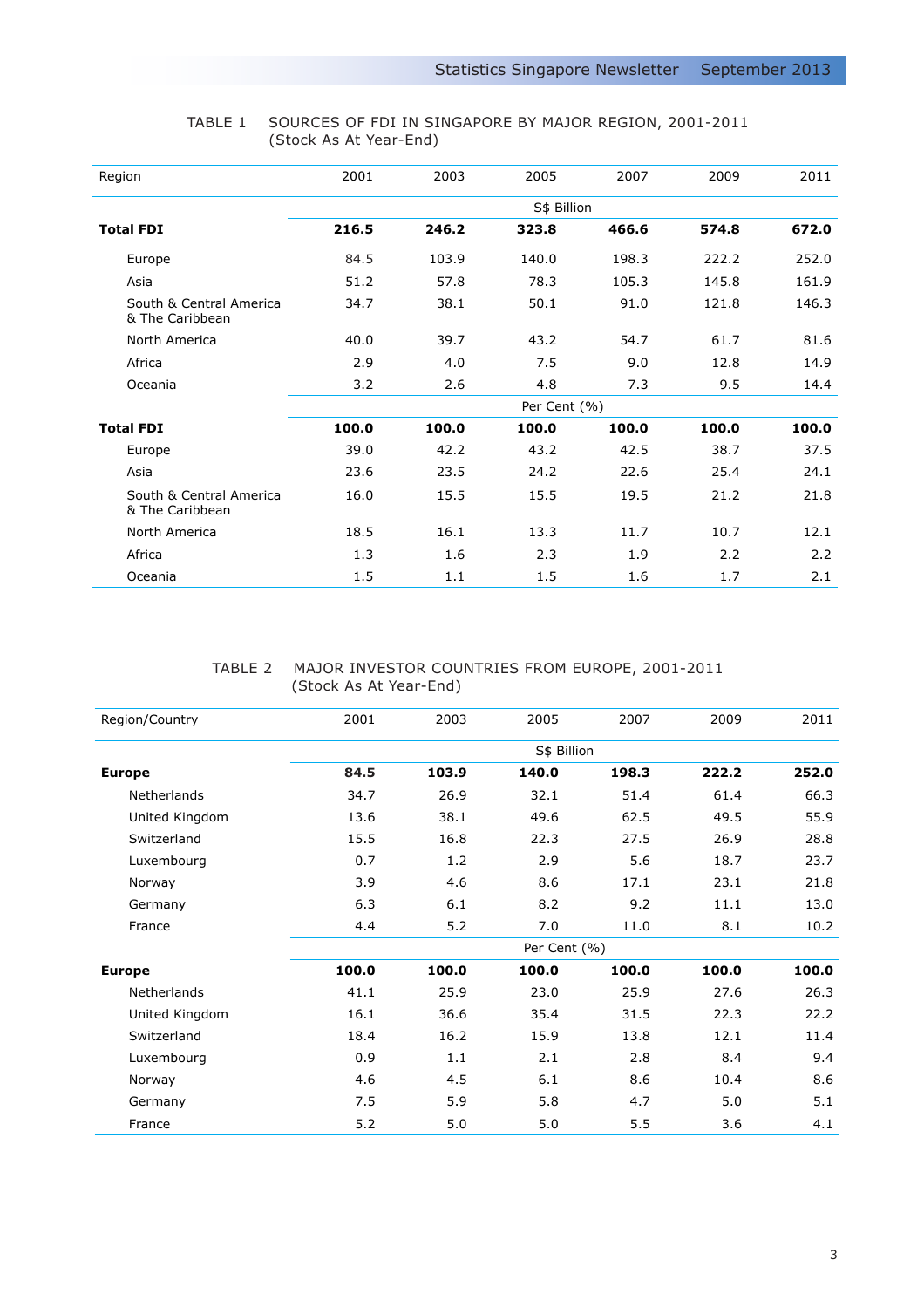Asian FDI stock decreased from 59 per cent to 32 per cent between 2001 and 2011. The other major Asian investor countries or economies were India, Hong Kong, Malaysia, and China, with the emergence of India and China being a more recent phenomenon.

| TABLE 3     MAJOR INVESTOR COUNTRIES/REGION FROM ASIA, 2001-2011 |
|------------------------------------------------------------------|
| (Stock As At Year-End)                                           |

| Country/Economy | 2001  | 2003        | 2005         | 2007  | 2009  | 2011  |  |  |
|-----------------|-------|-------------|--------------|-------|-------|-------|--|--|
|                 |       | S\$ Billion |              |       |       |       |  |  |
| Asia            | 51.2  | 57.8        | 78.3         | 105.3 | 145.8 | 161.9 |  |  |
| Japan           | 29.9  | 34.0        | 44.8         | 47.5  | 50.4  | 52.5  |  |  |
| India           | 0.3   | 0.4         | 1.3          | 13.0  | 22.0  | 23.8  |  |  |
| Hong Kong       | 5.6   | 3.9         | 4.7          | 6.9   | 18.1  | 23.5  |  |  |
| Malaysia        | 5.9   | 4.4         | 8.2          | 11.4  | 15.9  | 18.6  |  |  |
| China           | 0.9   | 0.9         | 0.9          | 2.3   | 9.7   | 14.7  |  |  |
| Taiwan          | 4.8   | 5.9         | 7.2          | 7.7   | 6.2   | 7.3   |  |  |
|                 |       |             | Per Cent (%) |       |       |       |  |  |
| Asia            | 100.0 | 100.0       | 100.0        | 100.0 | 100.0 | 100.0 |  |  |
| Japan           | 58.5  | 58.8        | 57.3         | 45.1  | 34.6  | 32.4  |  |  |
| India           | 0.7   | 0.6         | 1.7          | 12.4  | 15.1  | 14.7  |  |  |
| Hong Kong       | 10.9  | 6.8         | 6.0          | 6.5   | 12.4  | 14.5  |  |  |
| Malaysia        | 11.5  | 7.7         | 10.4         | 10.8  | 10.9  | 11.5  |  |  |
| China           | 1.7   | 1.5         | 1.2          | 2.2   | 6.7   | 9.1   |  |  |
| Taiwan          | 9.3   | 10.2        | 9.2          | 7.3   | 4.2   | 4.5   |  |  |

### *Industrial Distribution*

As at end 2011, the financial & insurance services sector attracted the most FDI, followed by the manufacturing and the wholesale & retail trade sectors (Chart 3). The share of FDI in financial & insurance services and wholesale & retail trade increased while that of the manufacturing sector declined from 2001 to 2011.

CHART 3 SINGAPORE INWARD FDI STOCK BY MAJOR SECTOR, 2001 AND 2011

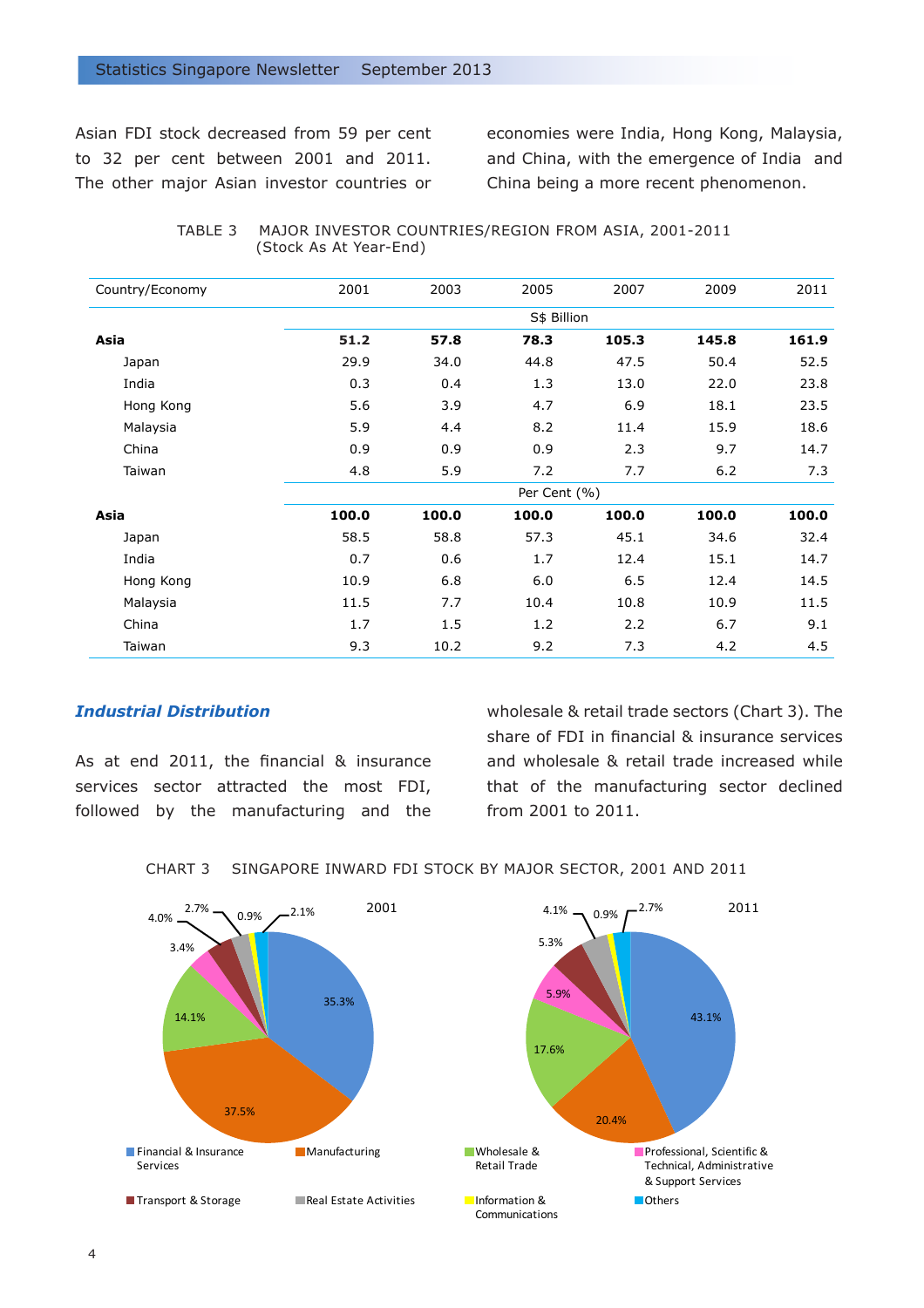## *Financial & Insurance Services*

The bulk of inward FDI stock in the financial & insurance services sector was in investment holding companies, and their share of FDI stock in the sector rose from 78 per cent to 84 per cent between 2001 and 2011 (Table 4). Banks accounted for 5.1 per cent of the sector's FDI stock as at end 2011, lower than the 12 per cent as at end 2001.

TABLE 4 INWARD FDI IN FINANCIAL AND INSURANCE SERVICES, 2001-2011 (Stock As At Year-End)

| Sector/Industry                           | 2001        | 2003  | 2005         | 2007  | 2009  | 2011  |  |  |  |  |
|-------------------------------------------|-------------|-------|--------------|-------|-------|-------|--|--|--|--|
|                                           | S\$ Billion |       |              |       |       |       |  |  |  |  |
| <b>Financial &amp; Insurance Services</b> | 76.4        | 86.4  | 121.7        | 195.4 | 239.3 | 289.7 |  |  |  |  |
| <b>Financial Services</b>                 | 73.7        | 82.9  | 116.0        | 187.9 | 231.4 | 280.3 |  |  |  |  |
| <b>Banks</b>                              | 8.8         | 8.9   | 9.7          | 11.3  | 14.3  | 14.7  |  |  |  |  |
| <b>Investment Holding Companies</b>       | 59.3        | 67.3  | 95.3         | 161.9 | 197.8 | 242.9 |  |  |  |  |
| <b>Other Financial Services</b>           | 5.6         | 6.6   | 10.9         | 14.7  | 19.2  | 22.7  |  |  |  |  |
| Insurance Services                        | 2.7         | 3.5   | 5.7          | 7.4   | 8.0   | 9.4   |  |  |  |  |
|                                           |             |       | Per Cent (%) |       |       |       |  |  |  |  |
| <b>Financial &amp; Insurance Services</b> | 100.0       | 100.0 | 100.0        | 100.0 | 100.0 | 100.0 |  |  |  |  |
| <b>Financial Services</b>                 | 96.5        | 95.9  | 95.3         | 96.2  | 96.7  | 96.7  |  |  |  |  |
| <b>Banks</b>                              | 11.5        | 10.3  | 8.0          | 5.8   | 6.0   | 5.1   |  |  |  |  |
| Investment Holding Companies              | 77.6        | 77.9  | 78.4         | 82.9  | 82.6  | 83.8  |  |  |  |  |
| <b>Other Financial Services</b>           | 7.4         | 7.7   | 9.0          | 7.5   | 8.0   | 7.8   |  |  |  |  |
| <b>Insurance Services</b>                 | 3.5         | 4.1   | 4.7          | 3.8   | 3.3   | 3.3   |  |  |  |  |

#### *Manufacturing*

FDI stock in manufacturing expanded from \$81 billion to \$137 billion between 2001 and 2011 (Table 5). As at end 2011, FDI stock in manufacturing was concentrated in pharmaceuticals (32 per cent), electronics (30 per cent) and refined petroleum products (15

per cent) which together contributed 78 per cent of the sector's FDI stock as at end 2011. While the share of pharmaceuticals industry in manufacturing FDI stock increased from 22 per cent as at end 2001 to 32 per cent as at end 2011, the share of electronics industry in manufacturing FDI stock decreased from 45 per cent to 30 per cent during the same period.

TABLE 5 INWARD FDI IN MANUFACTURING, 2001-2011 (Stock As At Year-End)

| Sector/Industry                           | 2001        | 2003  | 2005         | 2007  | 2009  | 2011  |  |
|-------------------------------------------|-------------|-------|--------------|-------|-------|-------|--|
|                                           | S\$ Billion |       |              |       |       |       |  |
| <b>Manufacturing</b>                      | 81.2        | 90.0  | 103.7        | 116.5 | 123.3 | 137.3 |  |
| <b>Pharmaceutical Products</b>            | 17.4        | 29.3  | 38.7         | 47.9  | 37.0  | 44.5  |  |
| Computer, Electronic and Optical Products | 36.6        | 30.9  | 31.7         | 31.6  | 40.5  | 41.4  |  |
| Refined Petroleum Products                | 12.3        | 13.6  | 13.9         | 14.1  | 19.7  | 21.2  |  |
|                                           |             |       | Per Cent (%) |       |       |       |  |
| Manufacturing                             | 100.0       | 100.0 | 100.0        | 100.0 | 100.0 | 100.0 |  |
| <b>Pharmaceutical Products</b>            | 21.5        | 32.6  | 37.3         | 41.1  | 30.0  | 32.4  |  |
| Computer, Electronic and Optical Products | 45.1        | 34.3  | 30.6         | 27.1  | 32.8  | 30.1  |  |
| Refined Petroleum Products                | 15.1        | 15.1  | 13.4         | 12.1  | 16.0  | 15.4  |  |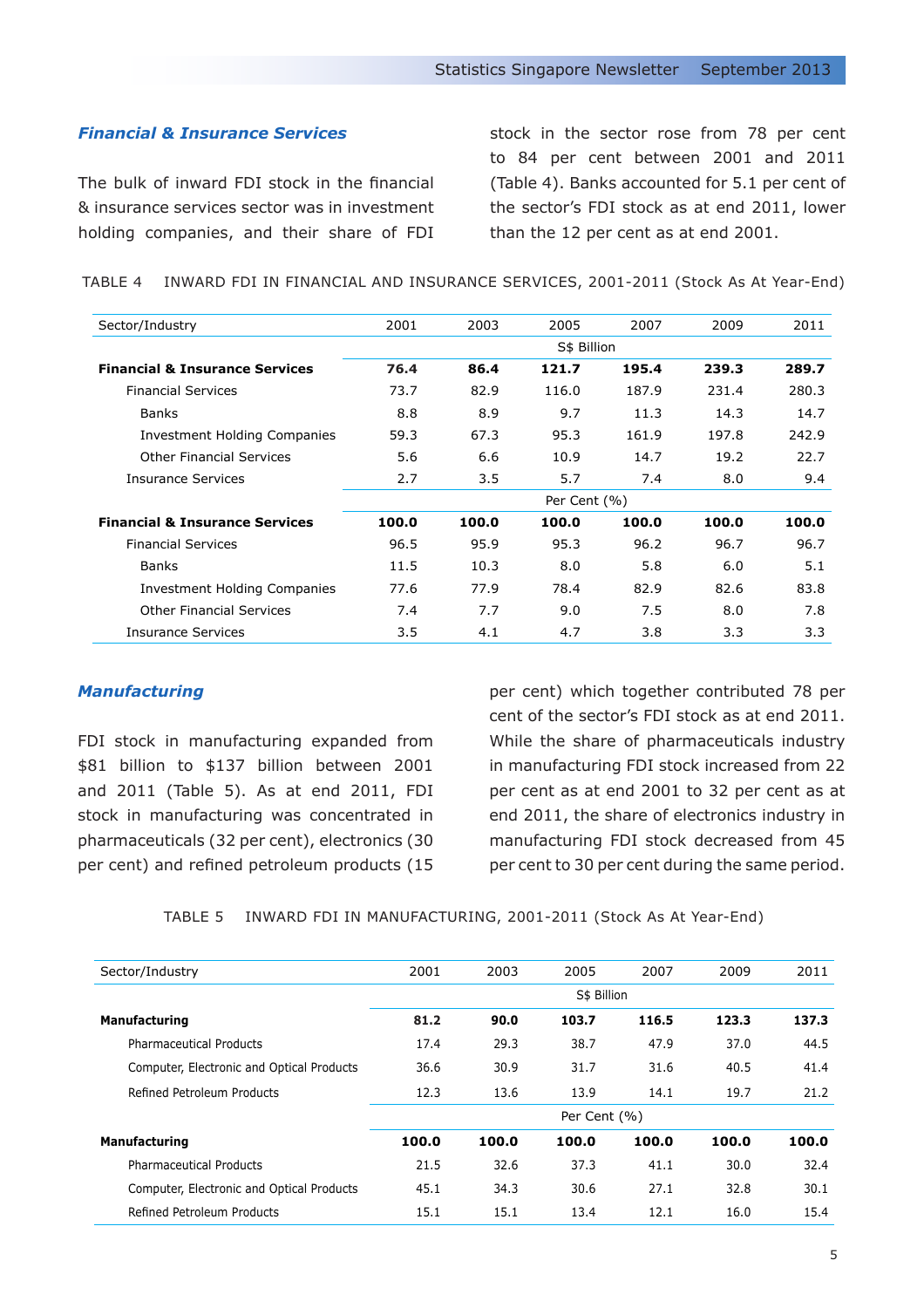# **Singapore's Outward Direct Investment**

#### *Geographical Distribution*

Asia, Europe and South & Central America & the Caribbean were the top three destination regions for Singapore's outward FDI.

Asia had been the top destination region for Singapore's outward FDI, with its share increasing to 58 per cent as at end 2011 from 49 per cent as at end 2001 (Chart 4).

Europe accounted for 14 per cent of Singapore's outward FDI stock as at end 2011, higher than the 9.6 per cent recorded as at end 2001.

South & Central America & the Caribbean accounted for 13 per cent of outward FDI stock as at end 2011, lower than the 30 per cent recorded in 2001, though the investment amount increased from \$40 billion as at end 2001 to \$57 billion as at end 2011. In contrast, Oceania accounted for a higher proportion of Singapore's outward FDI stock as at end 2011 (8.8 per cent) compared to 2001 (2.6 per cent).

#### CHART 4 SINGAPORE OUTWARD FDI STOCK BY REGION, 2001 AND 2011



| Region                                  | 2001  | 2003  | 2005         | 2007  | 2009  | 2011  |
|-----------------------------------------|-------|-------|--------------|-------|-------|-------|
|                                         |       |       | S\$ Billion  |       |       |       |
| <b>Total FDI</b>                        | 132.1 | 153.7 | 201.5        | 317.5 | 368.7 | 449.0 |
| Asia                                    | 64.1  | 76.7  | 103.6        | 148.1 | 200.5 | 260.2 |
| Europe                                  | 12.7  | 13.5  | 17.5         | 46.5  | 51.0  | 61.8  |
| South & Central America & The Caribbean | 39.6  | 42.2  | 47.3         | 56.2  | 58.4  | 56.9  |
| Oceania                                 | 3.5   | 6.4   | 11.1         | 20.2  | 26.4  | 39.5  |
| Africa                                  | 5.9   | 6.7   | 11.9         | 32.5  | 18.4  | 22.1  |
| North America                           | 6.4   | 8.2   | 10.1         | 14.0  | 14.0  | 8.5   |
|                                         |       |       | Per Cent (%) |       |       |       |
| <b>Total FDI</b>                        | 100.0 | 100.0 | 100.0        | 100.0 | 100.0 | 100.0 |
| Asia                                    | 48.5  | 49.9  | 51.4         | 46.6  | 54.4  | 58.0  |
| Europe                                  | 9.6   | 8.8   | 8.7          | 14.6  | 13.8  | 13.8  |
| South & Central America & The Caribbean | 30.0  | 27.5  | 23.5         | 17.7  | 15.9  | 12.7  |
| Oceania                                 | 2.6   | 4.2   | 5.5          | 6.4   | 7.1   | 8.8   |
| Africa                                  | 4.4   | 4.3   | 5.9          | 10.2  | 5.0   | 4.9   |
| North America                           | 4.8   | 5.3   | 5.0          | 4.4   | 3.8   | 1.9   |

TABLE 6 SINGAPORE OUTWARD FDI BY MAJOR REGION, 2001-2011 (Stock As At Year-End)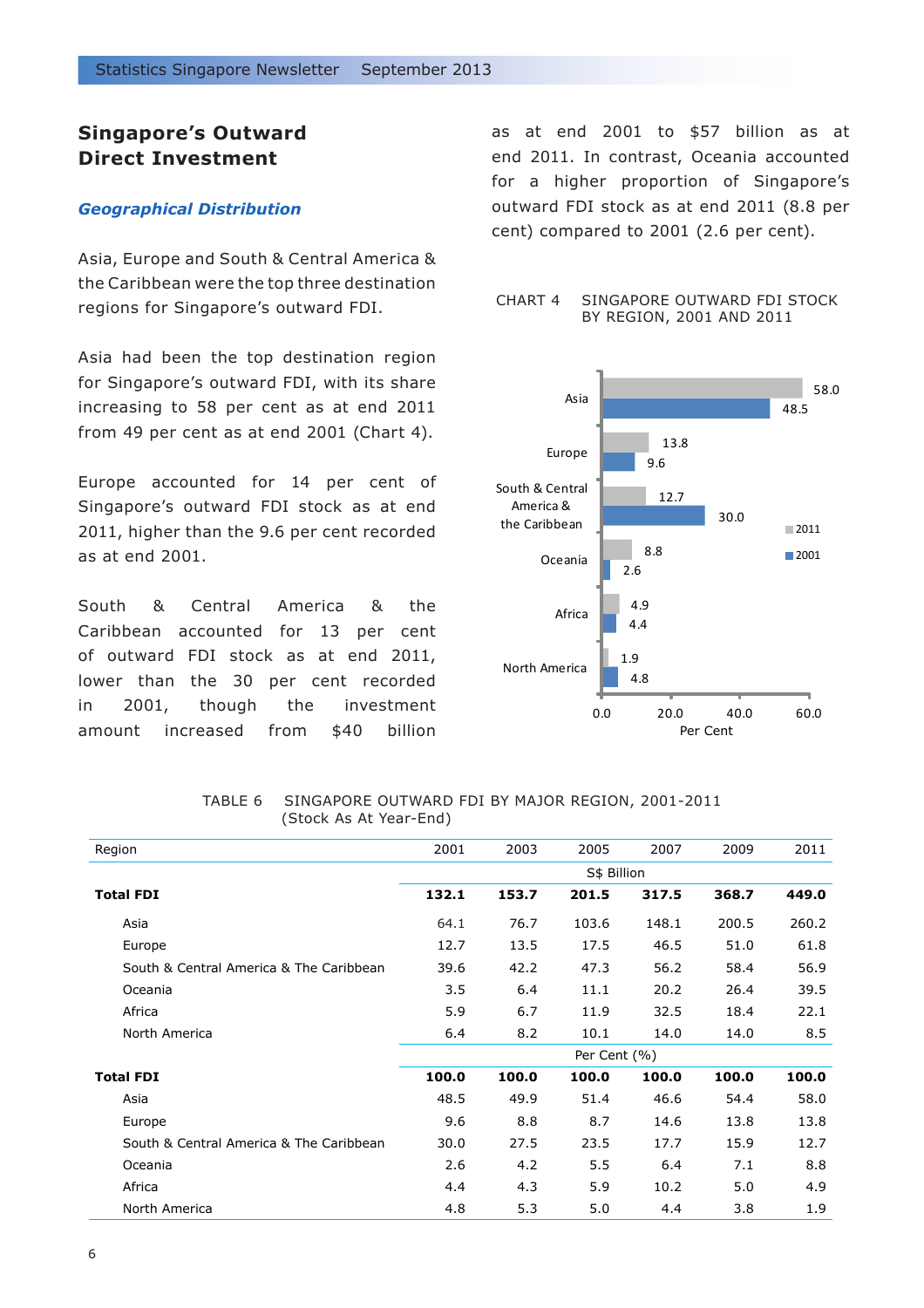#### *Asia*

Singapore's outward FDI stock in Asia quadrupled from \$64 billion to \$260 billion during the period 2001 to 2011 (Table 7). China remained the top Asian destination, increasing its share of Singapore's direct investment in Asia to 32 per cent as at end 2011 from 25 per cent at end 2001.

Hong Kong and Malaysia were the other two Asian economies favoured by Singapore investors, although their share of Singapore's FDI stock in Asia declined from 2001 (Hong Kong: 18 per cent; Malaysia: 18 per cent) to 2011 (Hong Kong: 15 per cent; Malaysia: 13 per cent). Indonesia was another popular investment destination, accounting for 12.8 per cent of Singapore's FDI in Asia as at end 2011.

|  | TABLE 7 MAJOR DESTINATIONS OF OUTWARD FDI IN ASIA, 2001-2011 (Stock As At Year-End) |  |  |  |  |  |
|--|-------------------------------------------------------------------------------------|--|--|--|--|--|
|--|-------------------------------------------------------------------------------------|--|--|--|--|--|

| Country/Economy | 2001  | 2003        | 2005         | 2007  | 2009  | 2011  |  |  |
|-----------------|-------|-------------|--------------|-------|-------|-------|--|--|
|                 |       | S\$ Billion |              |       |       |       |  |  |
| Asia            | 64.1  | 76.7        | 103.6        | 148.1 | 200.5 | 260.2 |  |  |
| China           | 15.7  | 19.8        | 27.3         | 40.3  | 60.6  | 82.1  |  |  |
| Hong Kong       | 11.4  | 11.1        | 15.3         | 20.0  | 23.4  | 38.5  |  |  |
| Malaysia        | 11.2  | 13.6        | 16.8         | 22.7  | 27.6  | 34.3  |  |  |
| Indonesia       | 5.6   | 10.3        | 14.6         | 20.1  | 25.9  | 33.4  |  |  |
| Thailand        | 4.5   | 4.7         | 8.8          | 16.9  | 20.4  | 19.1  |  |  |
|                 |       |             | Per Cent (%) |       |       |       |  |  |
| Asia            | 100.0 | 100.0       | 100.0        | 100.0 | 100.0 | 100.0 |  |  |
| China           | 24.5  | 25.8        | 26.3         | 27.2  | 30.2  | 31.5  |  |  |
| Hong Kong       | 17.7  | 14.4        | 14.8         | 13.5  | 11.7  | 14.8  |  |  |
| Malaysia        | 17.5  | 17.7        | 16.2         | 15.3  | 13.8  | 13.2  |  |  |
| Indonesia       | 8.7   | 13.4        | 14.1         | 13.6  | 12.9  | 12.8  |  |  |
| Thailand        | 7.0   | 6.1         | 8.5          | 11.4  | 10.2  | 7.3   |  |  |
|                 |       |             |              |       |       |       |  |  |

#### *Europe*

Singapore's FDI stock in Europe amounted to \$62 billion as at end 2011, up from \$13 billion in 2001 (Table 8). The United Kingdom continued to be the most attractive European destination, accounting for 60 per

cent of Singapore's FDI stock in Europe as at end 2011. Netherlands and Switzerland were the other main European countries favoured by Singapore investors, accounting for 11 per cent and 5.4 per cent of Singapore's outward FDI stock in the region respectively as at end 2011.

TABLE 8 MAJOR DESTINATIONS OF OUTWARD FDI IN EUROPE, 2001-2011 (Stock As At Year-End)

| Region/Country | 2001  | 2003  | 2005         | 2007  | 2009  | 2011  |
|----------------|-------|-------|--------------|-------|-------|-------|
|                |       |       | S\$ Billion  |       |       |       |
| <b>Europe</b>  | 12.7  | 13.5  | 17.5         | 46.5  | 51.0  | 61.8  |
| United Kingdom | 6.8   | 7.5   | 7.2          | 31.4  | 32.4  | 37.1  |
| Netherlands    | 1.3   | 0.7   | 2.5          | 3.9   | 5.0   | 6.9   |
| Switzerland    | 0.4   | 0.6   | 0.6          | 4.4   | 4.7   | 3.4   |
|                |       |       | Per Cent (%) |       |       |       |
| <b>Europe</b>  | 100.0 | 100.0 | 100.0        | 100.0 | 100.0 | 100.0 |
| United Kingdom | 53.5  | 55.7  | 41.3         | 67.6  | 63.5  | 60.1  |
| Netherlands    | 10.2  | 5.5   | 14.5         | 8.4   | 9.8   | 11.1  |
| Switzerland    | 3.5   | 4.4   | 3.6          | 9.5   | 9.3   | 5.4   |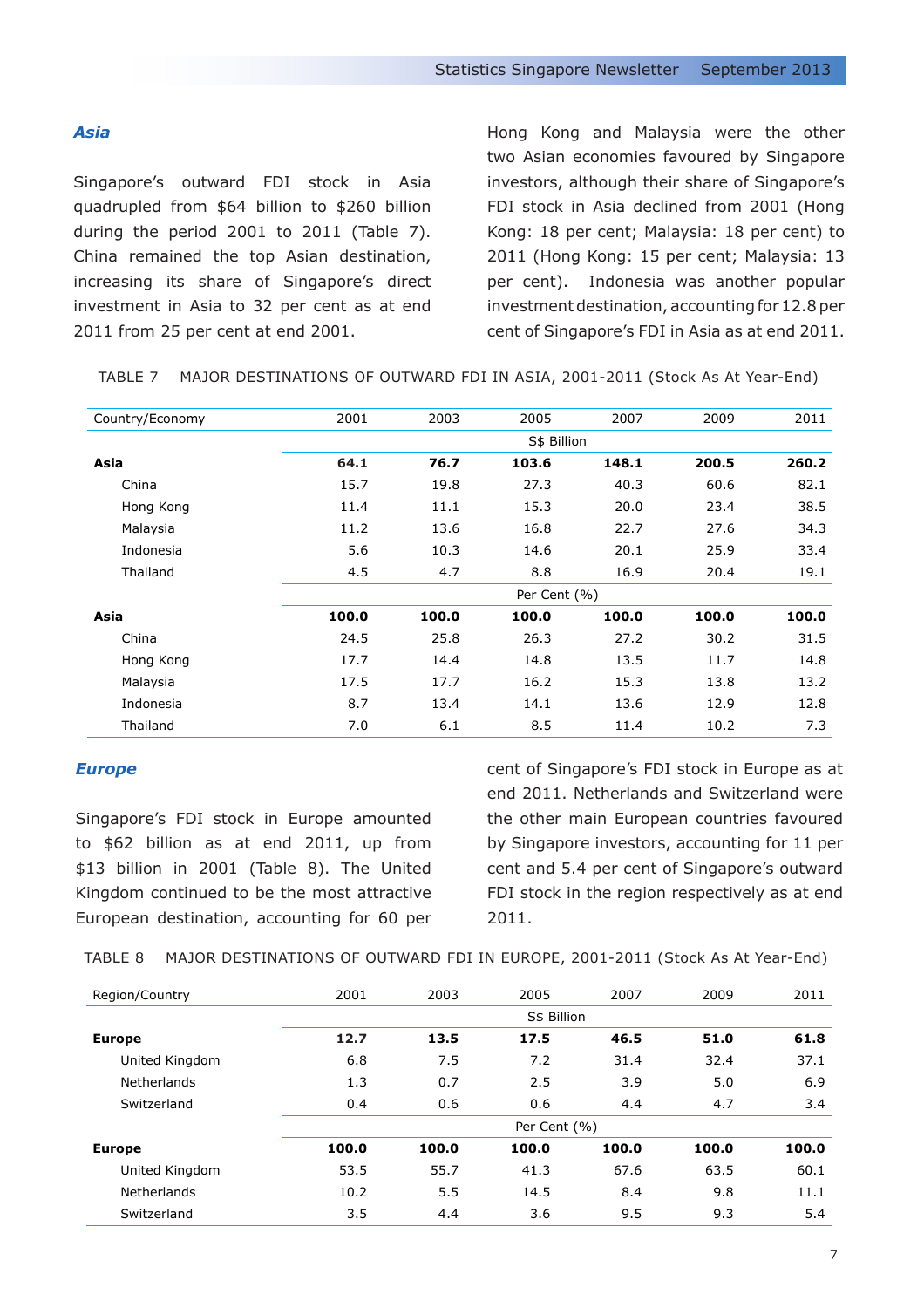## *Industrial Distribution*

The top sectors where the bulk of Singapore's outward FDI stock was residing were financial & insurance services, manufacturing and real estate sectors (Chart 5).

The share of outward FDI stock in financial & insurance sector decreased while manufacturing's share remained relatively stable from 2001 to 2011. In contrast, the share of direct investment in real estate sector became larger over the same period.

CHART 5 SINGAPORE OUTWARD FDI STOCK BY MAJOR SECTOR, 2001 AND 2011





## *Financial & Insurance Services*

Similar to Singapore's inward FDI stock, the bulk of Singapore's outward FDI stock in the financial & insurance services sector was in investment holding companies.

Its share of the sector's FDI stock declined from 92 per cent as at end 2001 to 80 per cent as at end 2011 (Table 9). In contrast, the share accruing to banks increased from 5.4 per cent to 12 per cent over the same period.

TABLE 9 OUTWARD FDI IN FINANCIAL AND INSURANCE SERVICES, 2001-2011 (Stock As At Year-End)

| 2001  | 2003  | 2005  | 2007  | 2009                        | 2011  |
|-------|-------|-------|-------|-----------------------------|-------|
|       |       |       |       |                             |       |
| 73.8  | 85.3  | 104.6 | 177.4 | 183.0                       | 208.2 |
| 73.3  | 84.6  | 103.8 | 176.0 | 181.4                       | 206.2 |
| 4.0   | 5.5   | 14.0  | 29.3  | 22.4                        | 25.7  |
| 67.7  | 78.0  | 86.8  | 133.0 | 147.0                       | 166.2 |
| 1.6   | 1.0   | 3.0   | 13.6  | 12.0                        | 14.3  |
| 0.4   | 0.7   | 0.8   | 1.4   | 1.6                         | 2.0   |
|       |       |       |       |                             |       |
| 100.0 | 100.0 | 100.0 | 100.0 | 100.0                       | 100.0 |
| 99.4  | 99.2  | 99.3  | 99.2  | 99.1                        | 99.1  |
| 5.4   | 6.5   | 13.4  | 16.5  | 12.2                        | 12.4  |
| 91.8  | 91.5  | 83.0  | 75.0  | 80.3                        | 79.8  |
| 2.2   | 1.2   | 2.8   | 7.7   | 6.6                         | 6.9   |
| 0.6   | 0.8   | 0.7   | 0.8   | 0.9                         | 0.9   |
|       |       |       |       | S\$ Billion<br>Per Cent (%) |       |